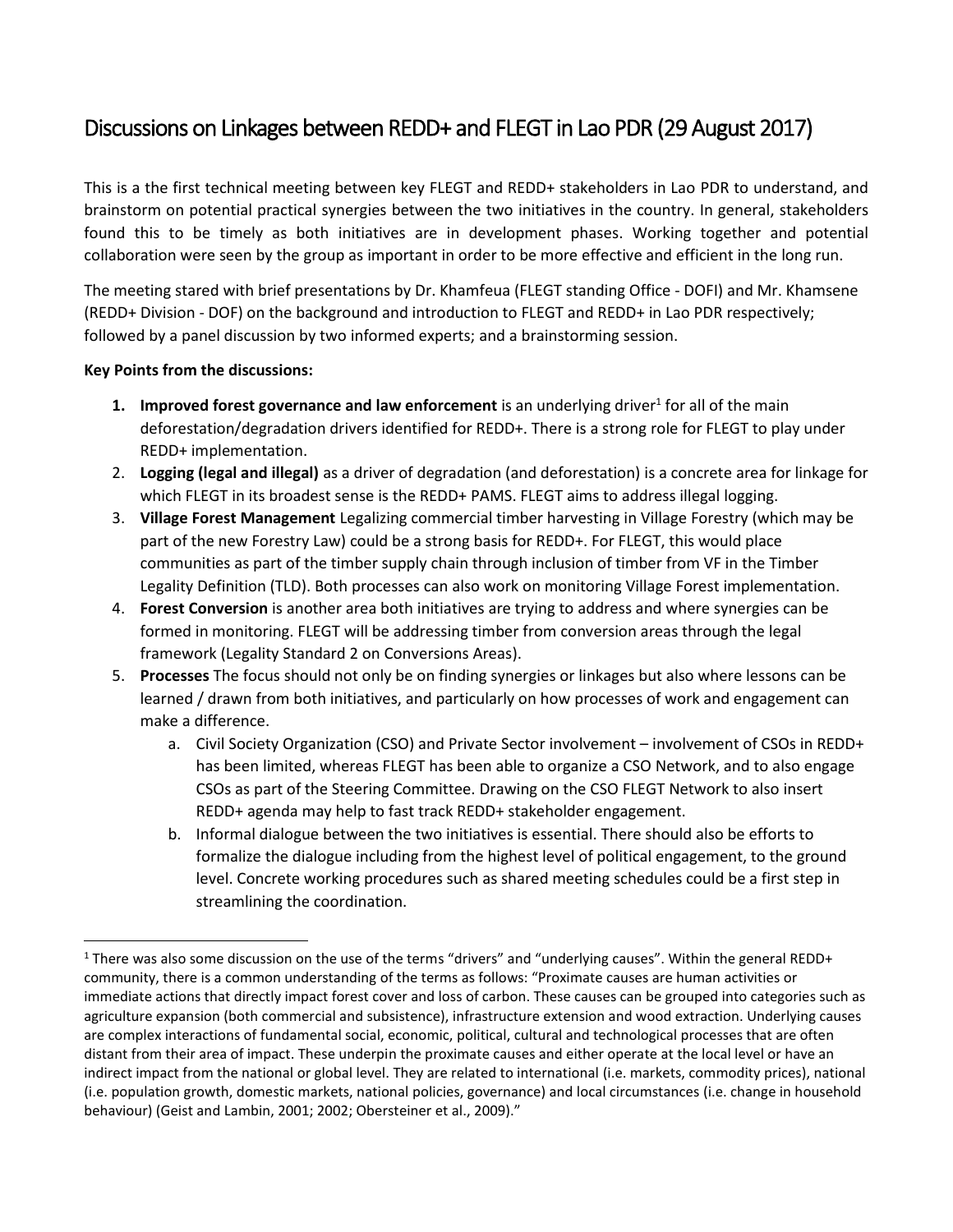6. It is important to also engage on FLEGT in the wider and more general 'forest governance' sense and not just as part of the Voluntary Partnership Agreement (VPA) process because these two have separate timelines. The VPA process which will result in FLEGT Licensing will take a long time but more immediate forest governance related synergies exist.

# **Facilitated brainstorming on areas of synergy**

- 1. Areas of work
	- a. **Use drivers of D&D as a starting point**. Look at forest risk commodity supply chains and also at existing and potential incentives for reducing deforestation and degradation to help identify links between REDD+ and FLEGT. One option is to 1) look at the drivers of deforestation and forest degradation which are important to both initiatives, 2) assess the PAMs for both initiatives to address the driver and 3) where can both FLEGT and REDD+ work together to address the driver.
	- b. **National REDD+ Strategy** will present areas for both initiatives to be able to collaborate. REDD+ has upstream focus and FLEGT has downstream focus. It can be useful to look at things from a supply chain perspective, as FLEGT should be able to help addressing REDD+ drivers particularly as they relate to the supply chain (eg rubber).
		- i. Infrastructure (hydro, road, etc.). Interests for FLEGT would be to ensure legality of conversion timber; interest for REDD+ would be to monitor against unplanned conversion and where planned conversion does take place, to ensure compliance with conversion plans and to minimize impact to forests.
		- ii. MONRE and DOF impact assessment in dam construction. Pre-conversion assessment.
		- iii. Regulatory framework important focal areas for both initiatives.
		- iv. Landuse / Land tenure ditto.
		- v. Provincial REDD+ Action plans and their PAMS law enforcement is a major PAMs.
		- vi. GCF funding if successful will support Law enforcement for the next 6 years.
	- c. **Database Management System (Monitoring).** Both are working on monitoring delivery / results, we need to identify how can both initiatives work together on a common / complementary system. For example, for conversion timber/area, it would be in the interest of REDD+ to be able to monitor changes to forest cover particularly in the surrounding areas of the conversion. It would be of interest to both, if real-time monitoring of conversion areas could be implemented. For REDD+ purposes, the intention would be for law enforcement to intervene to suppress illegal conversion, and for FLEGT, to enable supply chain verification.
	- d. **Forest Legality Compendium** the Forest Legality Compendium was developed by the government together with key stakeholders (GIZ, FAO, etc). This document is important for both FLEGT and REDD+ work. Recently, new regulations are in place and more are being revised (ongoing process), how can this be updated and kept alive with the new legal documents being reviewed/revised? How can we find a 'common entity' to keep this updated considering access to this database is important for both initiatives?
	- e. **Discussion on PMO 15.** The PMO 15 was needed in order for Government to take stock of the timber sector and develop better policies. PMO in this sense is a one-off policy that needs to be institutionalized into the departmental operations. There is a committee headed by the Deputy Prime Minister to monitor and review the impacts of PMO 15. Nevertheless, at some point the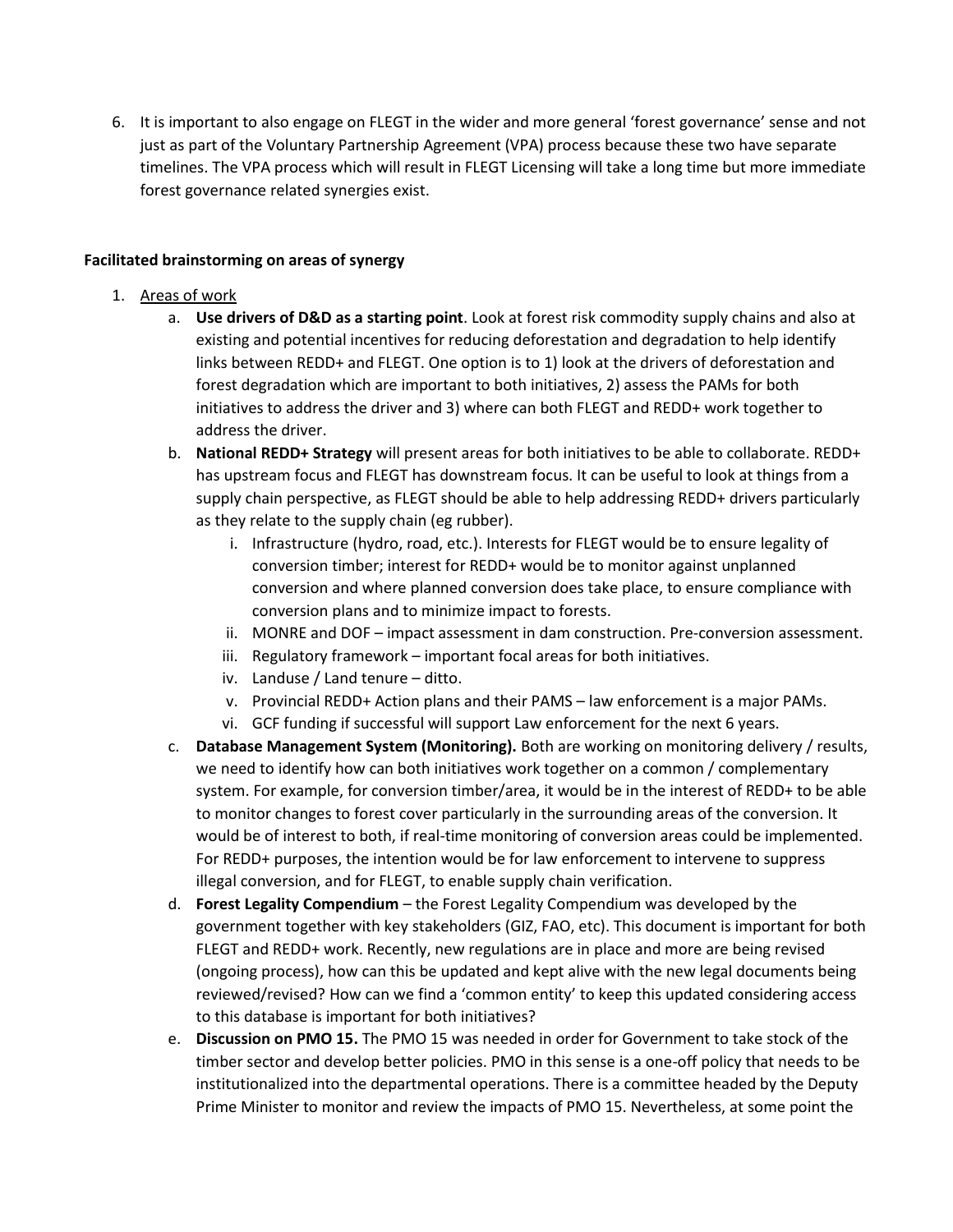order will be lifted, and it will be important to think of 'post-PMO15', including through research and through other means.

It is possible that as an after effect of PMO15, timber prices increase, resulting in induced illegal logging. Perhaps one of the synergies could be in relation to incentive structures – how can income from other sources such as REDD+ compensate some of the losses for better forest governance.

# 2. Linkages in the process

- a. **Technical Meetings** Identify and working together through the technical working groups set up by both FLEGT and REDD+; for example, on the issue of Village Forestry - FLEGT has the Timber Legality Definition (TLD) process to develop the Legality Standard for Village Forestry and REDD+ is also working on identifying laws and gaps for example in Village Forestry. Law Enforcement Technical Advisor's Group (LETAG) is also a mechanism that brings together the TAs working on forestry law enforcement, periodically to share information.
- b. **Technical Working Groups.** Exchanges between the TWG that share common areas of focus should take place. This can be informal at first, but, may make sense to also formalize. FLEGT CSOs could be part of some REDD+ technical working groups.
- c. **Funding.** Working together breaking down silos and mentality. Eventually, when funding of the activities is considered, a common fund source such as through the Green Climate Fund (GCF), may be tapped for implementation of shared activities.
	- i. Concretely, CliPAD's experience has been that the REDD+ work and findings on Village Forestry were based on the FLEGT TLD development process. This was enabled through CliPAD having an advisor who was shared between the two FLEGT and REDD+ projects.
- d. **Meetings.** Ensuring that joint meetings can be organized when involving same stakeholders and government officers. Both initiatives need to share relevant meeting plans for better planning. In this regard, it is also noted that both processes are developing their own websites, and more information sharing could occur for both the website development, as well as through the websites.
- e. **Outcome orientation.** FLEGT and REDD+ same in the sense that both are outcome-oriented (i.e. particularly in the current phases of the initiatives, the ground-based activities are not meant as the output, but, as input to structure and inform central level dialogue.)
- f. **Government institutions.** Inter-ministerial Steering Committee for FLEGT gives FLEGT leverage at the national level creating strong political will. FLEGT targets high level policy change (mandated by the Prime Minister), has higher leverage and political commitment and negotiation, REDD+ involves lower level activities and struggles with high level commitments – working together could positively influence the REDD+ process and high level decisions / policy reform could positively benefit the REDD+ implementation.

Having two separate Departments (DOF, DOFI) as head of the two initiatives is a potential barrier. But there are many ways to overcome this barrier. FLEGT and REDD+ involves many sectors including beyond MAF. FLEGT has succeeded in getting strong ownership including from MOIC. In order to bring people together, it is important to identify the common agenda, and to get people to understand that this is not just 'extra work', but in fact, helping government agencies in their government mandates. Important to shift mental gear to think in terms of the benefits of working together, rather than think of coordination as additional transaction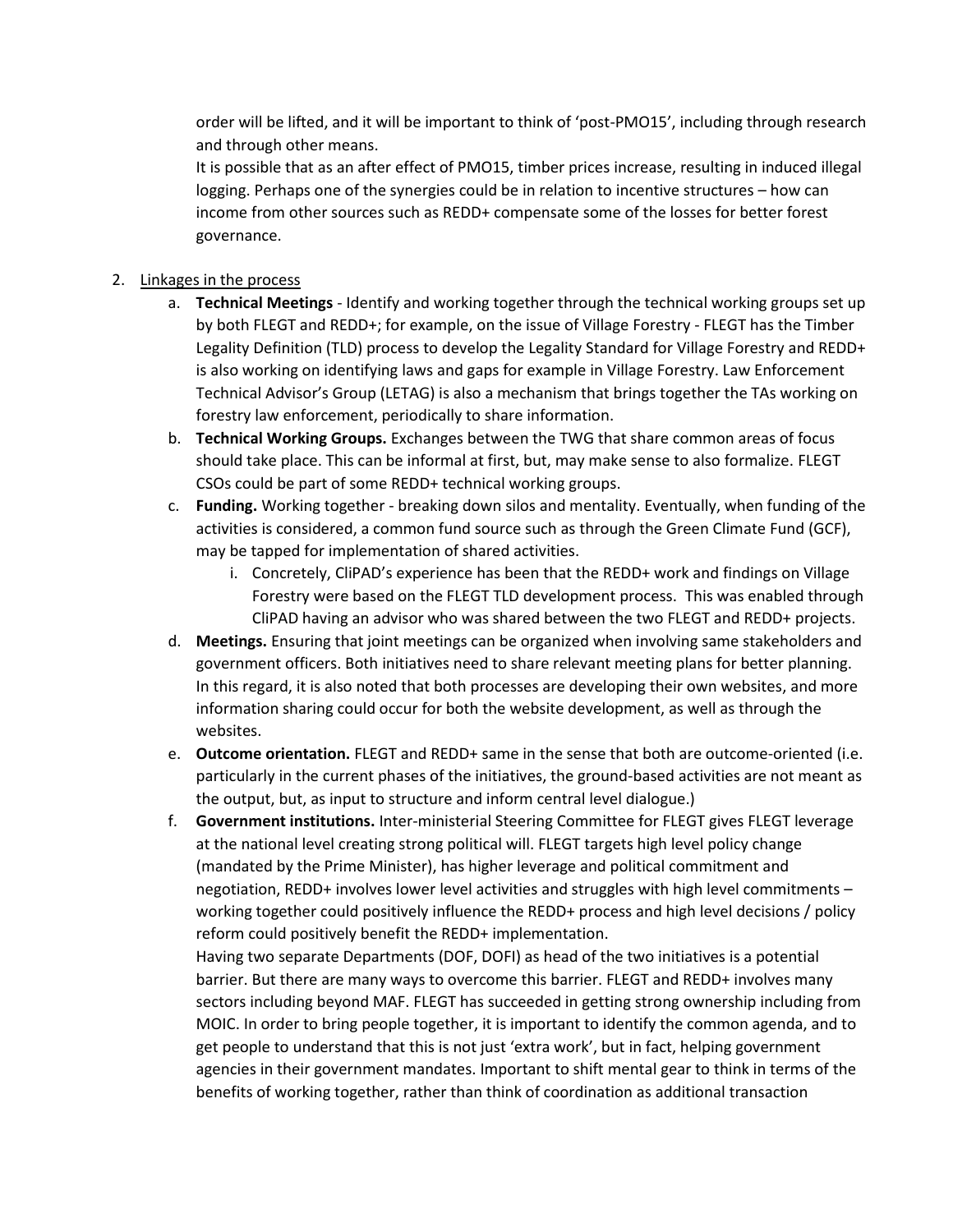cost/time. In order to get agencies of REDD+ and FLEGT engaged and committed to creating synergies and working together, a top down approach with directive / instruction from the Prime Minister may be one viable option; we note that when REDD+ enters into demonstration phase, the synergies will become more apparent, in terms of the shared areas of work.

- g. **Working at the Province and District level.** While it is important for this discussion on synergies to take place at the highest level i.e. Steering Committee level, it is also important for DOF and DOFI staff at province and districts to also see the links. REDD+ has strong engagement at the province level, a question was asked about FLEGT's progress at the province level and where/ how pilot provinces for both initiatives can address concrete issues. It is important that for both Central and local levels, the tasks related to REDD+ and FLEGT be formally reflected in the mandates of the government agencies (ie as TORs).
- h. **Involvement of CSOs.** There is potential for REDD+ to learn from the FLEGT process, and even further, to consider expanding the scope of the FLEGT CSO Network to address REDD+, which should not be seen as an entirely different area of work.
	- i. The Lao FLEGT process has been successful to date, in cultivating a process and space for CSO engagement. In FLEGT, there is strong organized participation by CSOs and they are fully on board because they are kept engaged in the process, at the invitation of the Government. On the other hand, so far, REDD+ projects have tended to work directly with communities and FLEGT worked through Civil Society Organisations (CSOs). The REDD+ Div. noted that one model is not better than the other and ideally engagement at both levels is are very important. The REDD+ Div., also noted that the TWGs under REDD+ are open for observers (though, currently, one the FRL/MRV TWG is open in the sense that invitation is sent out through the FSSWG email list serve.)
	- ii. Under REDD+, the SESA (under FCPF) had direct engagement with communities and included engagement at the '*khumban*' level in their consultations. This was considered (by the WB safeguards officer) to be a strong point of the Lao SESA. (SUFORD had used the same model too where the emphasis was to work with local communities and not with CSOs).
	- iii. CliPAD (REDD+) with Lao Front for National Construction (LFNC) developed the developed the Guidelines on village level FPIC. The district level LFNC and the Lao Women's Union were engaged to jointly conduct this guideline in 70 villages. CSOs were not approached as an entity to conduct this exercise, as there is no CSO/NPA coverage in Huaphanh where CliPAD operates.<sup>2</sup> It was noted though that such a guideline could be taken up by FLEGT, but, in order to

do so, it should be part of the national legal framework (whereas, the CliPAD guidelines were approved at the provincial level, and are considered best practice, rather than as a legal framework.)

iv. Both FLEGT and REDD+ have potential in involving CSOs/NPAs in work under Land use planning. CIDSE, for example, has experience working at 3 levels and has been involved in the acquisition of a communal land title for a community in Khammouane. "Legal

l

 $2$  Note of correction: In the early phase of CliPAD (project based REDD+ approach around Nam Phui and NEPL) the project worked with the Lao Biodiversity Association (NPA) on conducting FPIC at village level.